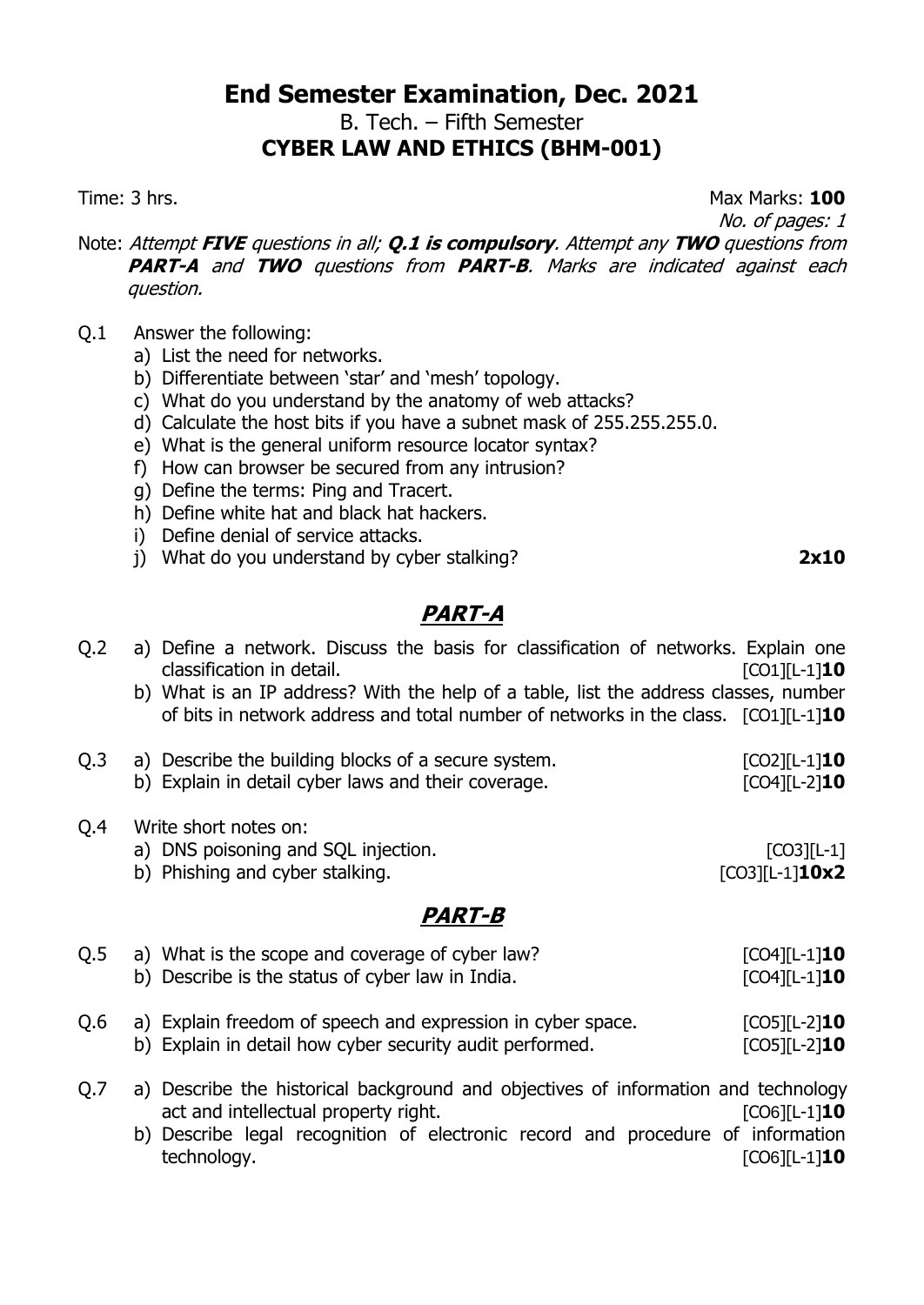B.Sc. (Hospitality and Hotel Administration) – Fifth Semester **HOUSEKEEPING (THEORY)-I (BHM-DS-604)**

Time: 3 hrs. **Max Marks: 100** 

No. of pages: 1

Note: Attempt **FIVE** questions in all; **Q.1 is compulsory**. Attempt any **TWO** questions from **PART A** and **TWO** questions from **PART B.** Marks are indicated against each question.

- Q.1 Write short notes on:
	- a) Prang's Colour Wheel.
	- b) Secondary Colour.
	- c) Analogous Colour.
	- d) Focus Lighting.
	- e) Non-woven carpets.
	- f) Plastic wall covering.
	- g) Soft Furnishing.
	- h) Balance.
	- i) Harmony.
	- j) Blinds. **2×10**

## **PART-A**

- Q.2 Discuss the element of design with the help of examples. Also discuss the use of these elements in interior decoration. **20**
- Q.3 Explain the different types of furniture to be placed in a double room, duplex room and suite room along with the sizes of the bed. **20**
- Q.4. Define light. Analyze the types of lights based on sources. Being an interior designer discuss the importance of lighting in achieving the aims of design. **20**

- Q.5 Flooring plays an important role in interior designing. Describe the different type of flooring ideal for designing a hotel guestroom, guest corridors and hotel lobby. **20**
- Q.6 Window treatment increases the beauty of walls and is functional too. Discuss three types of Stiff window treatments used in interior designing. **20**
- Q.7 What do you understand by colour wheel? Explain it with the help of a structure. Also explain the three types of colours associated with it. **20**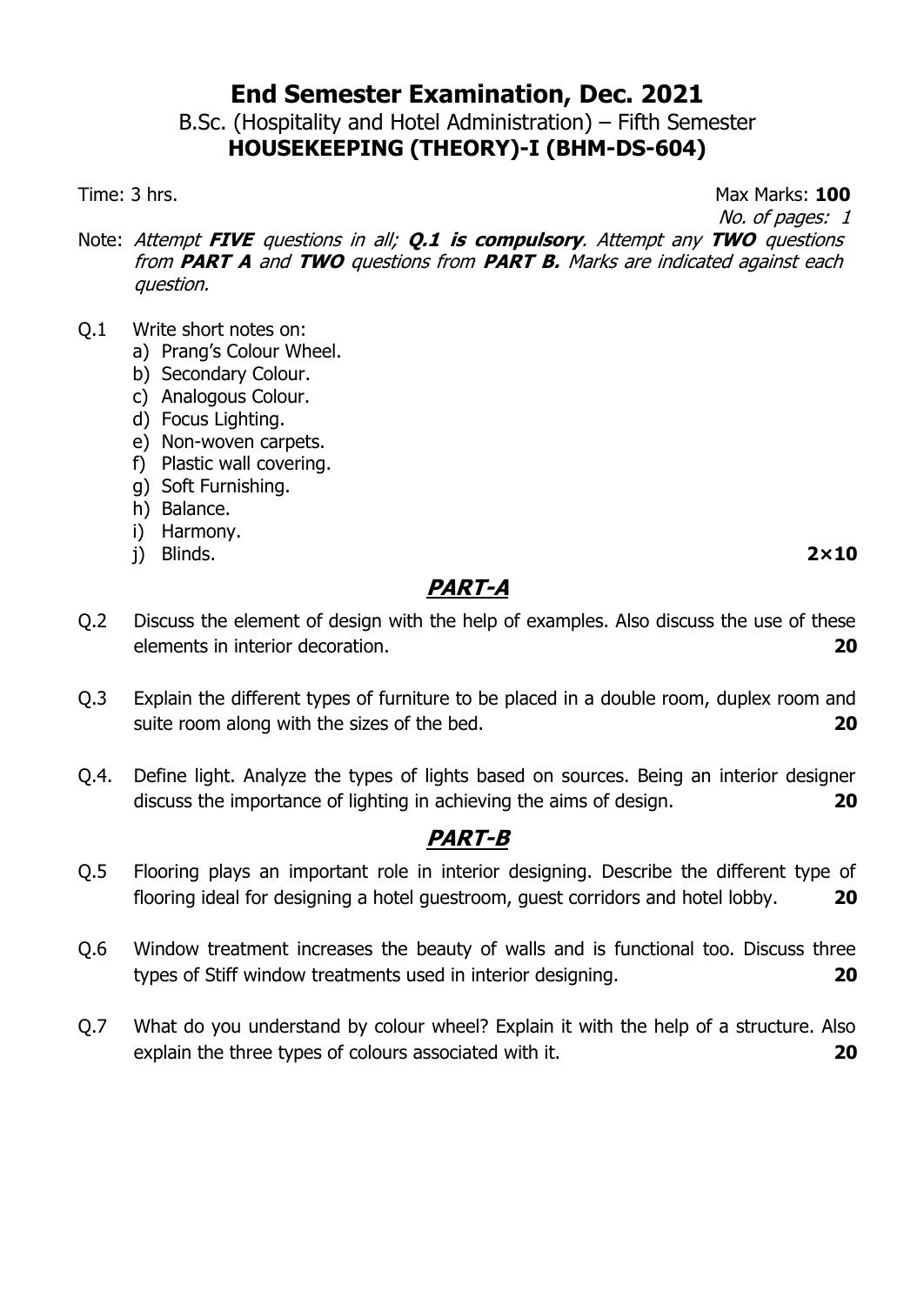B.Sc. (Hospitality and Hotel Administration) – Fifth Semester **HOSPITALITY LAW (BHM-DS-605)**

Time: 3 hrs. **10** and 100 and 100 and 100 and 100 and 100 and 100 and 100 and 100 and 100 and 100 and 100 and 100 and 100 and 100 and 100 and 100 and 100 and 100 and 100 and 100 and 100 and 100 and 100 and 100 and 100 and

No. of pages: 1

- Note: Attempt **FIVE** questions in all; **Q.1 is compulsory**. Attempt any **TWO** questions from **PART-A** and **TWO** questions from **PART-B.** Marks are indicated against each question.
- Q.1 Answer the following:
	- a) Define 'food Contaminants'.
	- b) Full form of FSSAI.
	- c) Give two examples of Food additives.
	- d) Working hours in shops and establishment act.
	- e) Define 'wages'.
	- f) Define 'food safety'.
	- g) Within how many days the commencement of shops and establishment statement be given to the Inspector?
	- h) Give two essential elements of valid contract.
	- i) Give two functions of FSSAI.
	- j) Give the objective of Environment Protection Act.

[CO2][L-3]2×1

## **PART-A**

- Q.2 What are the latest trends hotels are following after pandemic related to hygiene and sanitation? [CO2][L-4]
- Q.3 Define 'contract'. Classify them and explain each with the help of one example.

[CO3][L-3]**20**

Q.4 What is Consumer Protection Act? Discuss on the various rights of the consumers.

[CO1][L-2]**20**

## **PART-B**

| Q.5 | Explain the Shops and establishment Act.               | [CO2][L-2] <b>2</b> |
|-----|--------------------------------------------------------|---------------------|
| Q.6 | Give the procedure for taking a sample purchase right. | $[CO3][L-4]$        |

Q.7 What is food adulteration? Give 5 examples and describe the principals of food Laws. [CO1][L-3]**20**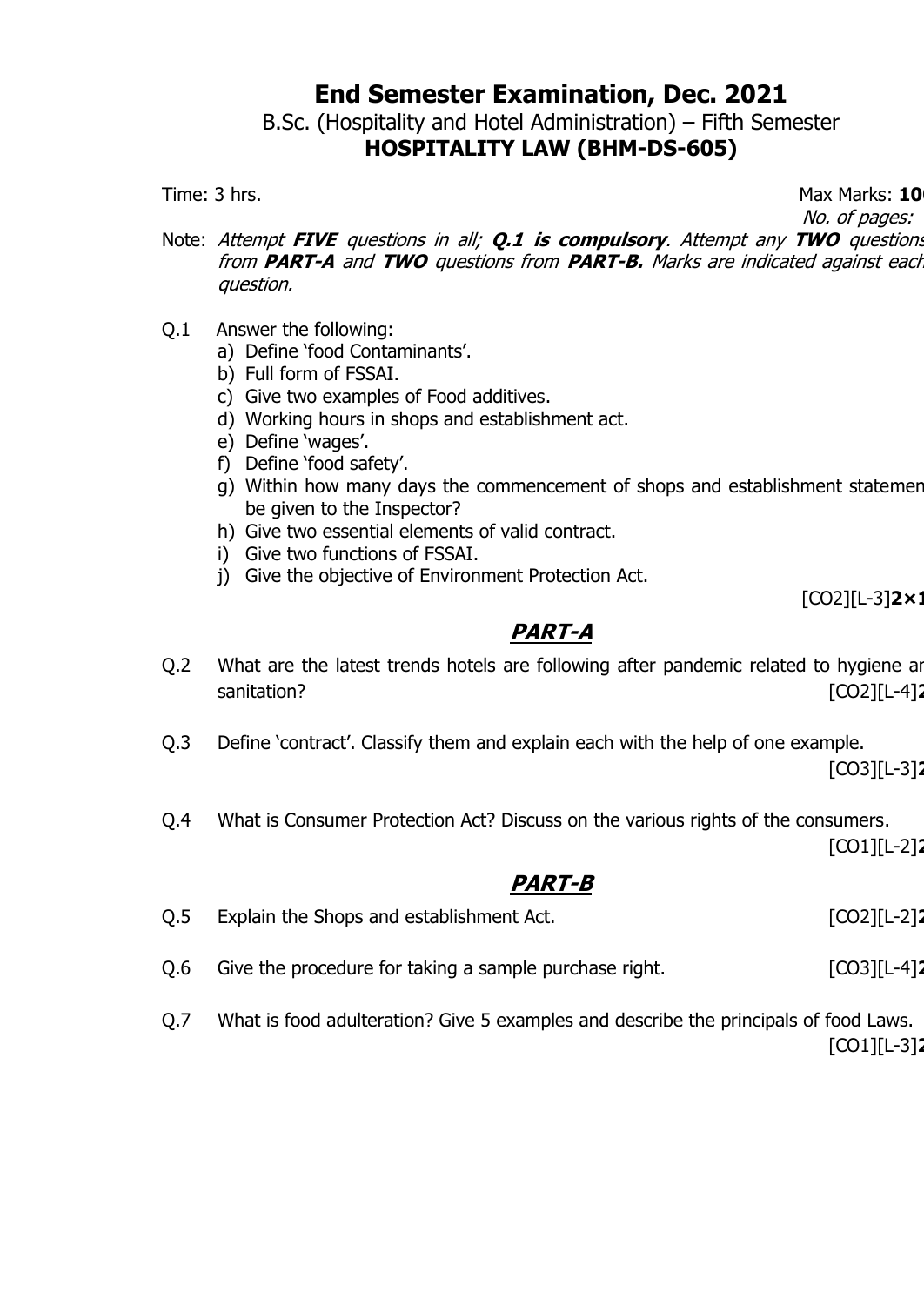B.Sc. (Hospitality & Hotel Administration) – Fifth Semester **HOSPITALITY SALES AND MARKETING (BHM-DS-607)**

Time: 3 hrs. **10** No. of pages: 1

- Note: Attempt **FIVE** questions in all; **Q. 1** is **compulsory**. Attempt any **TWO** questions from **PART A** and **TWO** questions from **PART B.** Marks are indicated against each question.
- Q.1 Write short notes on the following **(any five):**
	- a) E marketing
	- b) Customer Satisfaction
	- c) Forecasting
	- d) Role of sales person
	- e) Relationship marketing
	- f) Customer Expectations **contract in the CO3**][L1] **4**

## **PART-A**

- Q.2 Explain the need to have a separate specialized vertical of Sales and Marketing. Wh factors contributed to this need? [CO1][L2]
- Q.3 Explain the concept of process? What is the need to formulate a process and benef associated? [CO4][L5]
- Q.4 What are the different products of hospitality and how are they different from FMCG's? [CO4][L2]**20**

- Q.5 Why is so much focus laid of consumer retention? What strategies can companies ado to retain customers? [CO4][L2]
- Q.6 "Ecommerce has created a paradigm shift in the consumer world", explain with examples. [CO2][L3]
- Q.7 What is SWOT analysis? Explain its importance at a personal as well as profession level. [CO2][L2]**20**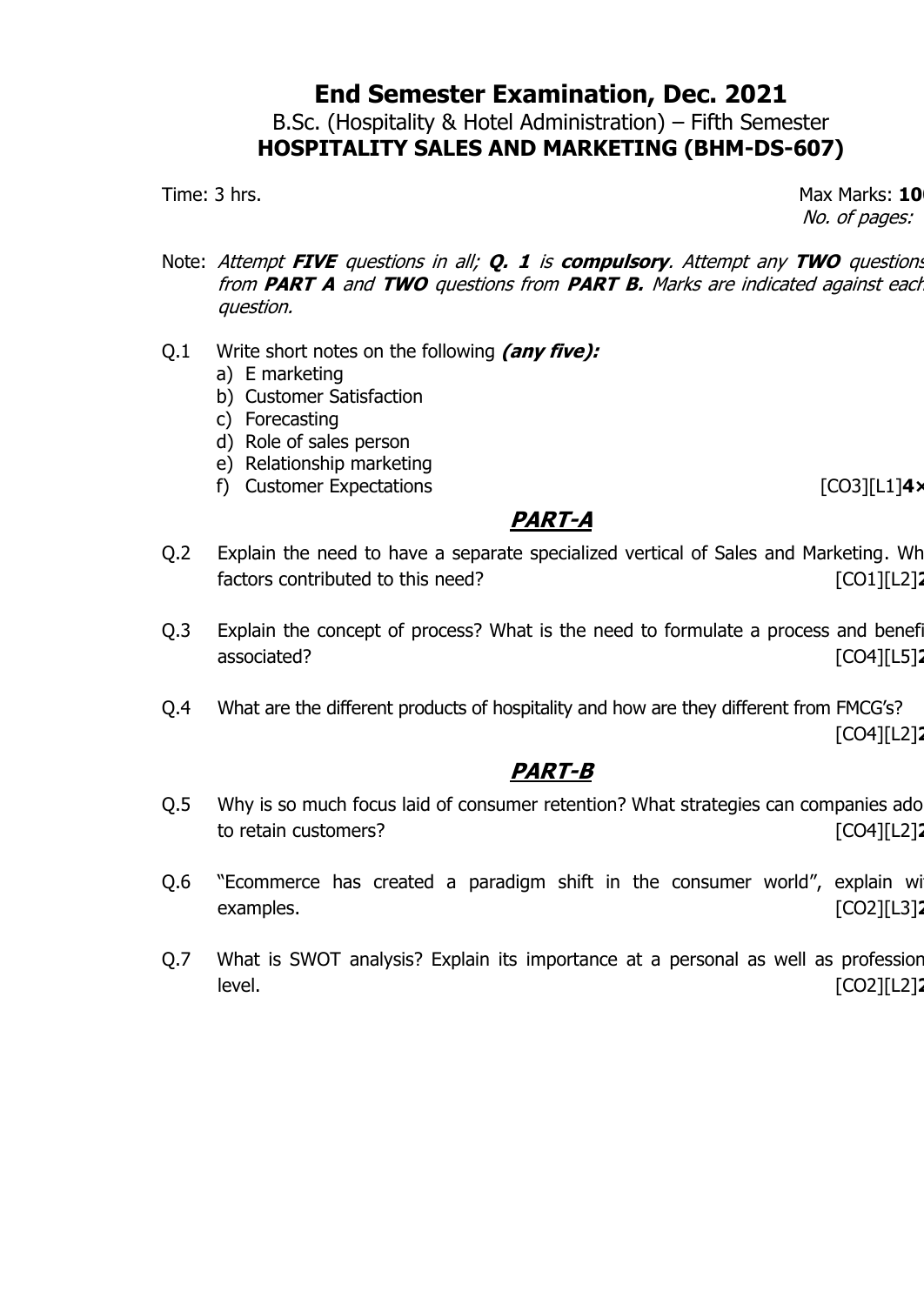B.Sc. (Hospitality & Hotel Administration) – Fifth Semester **VALUES, ETHICS AND CSR (BHM-DS-608)**

Time: 3 hrs. **10** 

No. of pages: 1

- Note: Attempt **FIVE** questions in all; **Q.1 is compulsory**. Attempt any **TWO** questions from **PART A** and **TWO** questions from **PART B.** Marks are indicated against each question.
- Q.1 Write short notes on **(any five):**
	- a) Ethics.
	- b) Integrity.
	- c) Harassment.
	- d) Discrimination.
	- e) Whistle blowing.
	- f) Consumerism. [CO3][L-1]**4×5**

#### **PART-A**

- Q.2 How can corporate social responsibility help in nation building? Illustrate with the he of examples. [CO4][L-2]**20**
- Q.3 Explain what is a "code of conduct" document? Why is it essential to share the san with a new employee, you may use examples to explain the same? [CO1][L-4]<sup>2</sup>
- Q.4 "An employee with integrity and values will always be a preferred choice for leadership positions" explain with examples. **Examples** and the state of  $[CO4][L-2]$

- Q.5 How can organizations encourage employees to follow good values? Share son possible initiatives which an organization can take. [CO4][L-2]<sup>2</sup>
- Q.6 Explain the different kinds of harassment. What can an employee do when caught in dilemma at workplace? **and in the contract of the contract of the contract of the contract of the contract of the contract of the contract of the contract of the contract of the contract of the contract of the contract of**
- Q.7 Explain the latest issues with "invasion of privacy" in the modern day world.[CO2][L-3]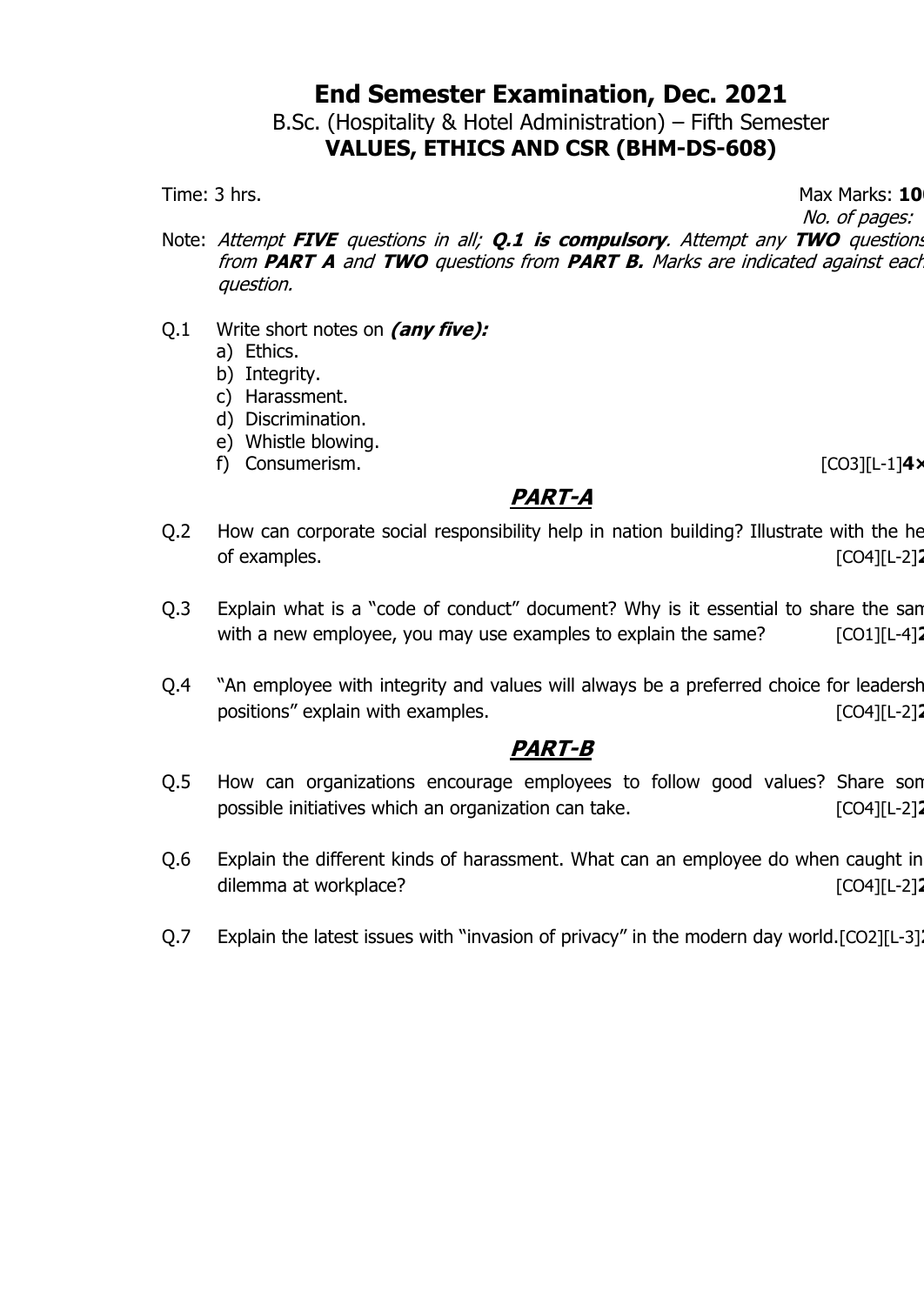## **End Semester Examination, Dec. 2021** OPEN ELECTIVE – COMMON FOR ALL BRANCHES **EVENT MANAGEMENT (HM-OE-001)**

Time: 3 hrs. **1000 and 1000 and 1000 and 1000 and 1000 and 1000 and 1000 and 1000 and 1000 and 1000 and 1000 and 1000 and 1000 and 1000 and 1000 and 1000 and 1000 and 1000 and 1000 and 1000 and 1000 and 1000 and 1000 and 1** 

No. of pages: 1

Note: Attempt **FIVE** questions in all; **Q.1 is compulsory.** Attempt any TWO questions from **PART-A** and **TWO** questions from **PART-B**. Marks are indicated against each question.

- Q.1 Define the following:
	- a) Event management.
	- b) Event staging.
	- c) Event budgeting.
	- d) Event promotion.
	- e) First event planner of history.
	- f) L-10 license.
	- g) Managing staging.
	- h) Event feedback.
	- i) RSVP.
	- j) Post event logistics. **a** control in the set of the set of the set of the set of the set of the set of the set of the set of the set of the set of the set of the set of the set of the set of the set of the set of the se

#### **PART-A**

- Q.2 Discuss the history of event management through different era and compare Then v Now of event management.
- Q.3 What do understand by designing of an event? Analyze the steps to be followed wh planning an event. [CO-3][L-5] **20**
- Q.4 Explain the marketing strategies to be followed for making an event successful al discuss the federal trade commission act in brief. **[CO-1][L-3] 2**

- Q.5 Managing a risk is a crucial task. Discuss the process of risk management for an eve with the type of risks involved.  $\begin{bmatrix} [CO-1][L-4] \end{bmatrix}$
- Q.6 Discuss the role of staging for an event. How the theme and staging on an eve affects its final execution? **a 1 2008 1 2008 1 2008 1 2008 1 1 2008 1 2008 1 2008 1 2008 1 2008 1 2008 1 2008 1 2008 1 2008 1 2008 1 2008 2008 1 2008 2**
- Q.7 Explain the term crowd management with the steps to be followed for managing crow for an event. [CO-2][L-1] **20**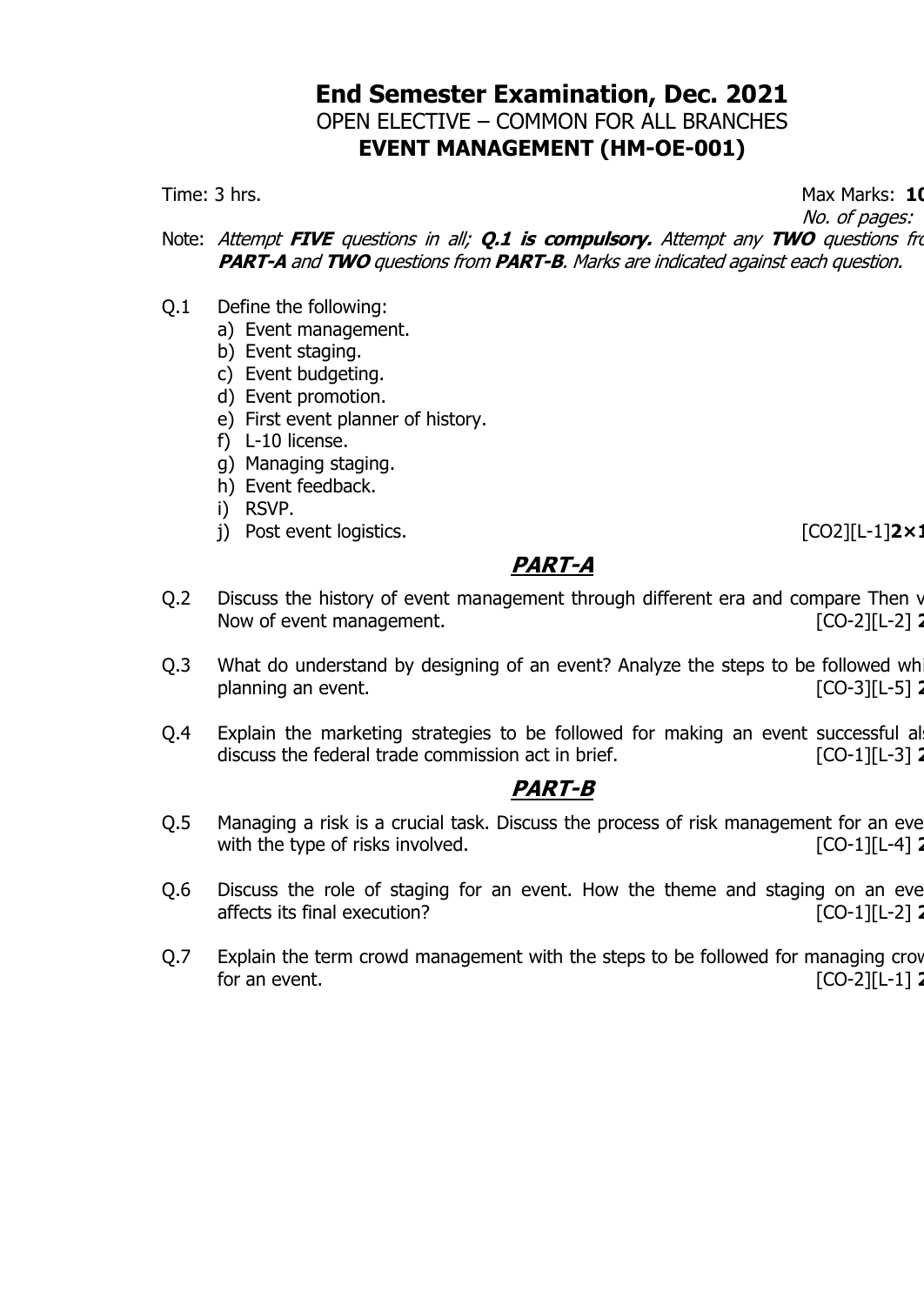#### **End Semester Examination, Dec. 2021** B. Tech. – Third Semester **CYBER LAW AND ETHICS (BHM-001)**

Time: 3 hrs. Max Marks: **100**

No. of pages: .

Note: Attempt **FIVE** questions in all; **Q.1 is compulsory**. Attempt any **TWO** questions from **PART-A** and **TWO** questions from **PART-B**. Marks are indicated against each question.

- Q.1 Answer the following:
	- a) What are the elements of cyber security?
	- b) What are the three most important aspects of information security?
	- c) Illustrate the main reasons behind cyber stalking.
	- d) Discuss the aims of cyber law.
	- e) List the advantages of cyber laws.
	- f) What are the five features of phishing?
	- e) Why do we follow cyber ethics?
	- g) Are cyber ethics issues unique? Justify your answer.
	- h) What does data protection and privacy issues mean?
	- i) Does intellectual property (IP) protection have a time limit?
	- j) What are three common violations of intellectual property rights? **2x10**

## **PART-A**

- Q.2 a) Explain the architecture of internet with the help of block diagram. [CO1][L-2]**10**
	- b) What is the purpose of a uniform resource locator? Explain the five components of uniform resource locator. Also describe different types of uniform resource locator? [CO1][L-2]**10**
- Q.3 a) Why is the security of information so important? What are the security objectives of information for information system? Explain the five components of information security. [CO2][L-3]**10**
	- b) What are the five threats to security? How can we avoid internet threats?

[CO2][L-3]**10**

- Q.4 a) What and where is the biggest risk to the company for fraud? What are the internal controls? Or policies that are circumvented the most. [CO3][L-2]**10**
	- b) What do you mean by cyber law? Discuss its nature and scope. [CO3][L-2]**10**

- Q.5 Discuss the importance of cyber law in India. What caused the development of cyber law? How it is implemented in India? Also discuss the IT laws in India? [CO4][L-3]**20**
- Q.6 a) Explain the key components of cyber ethics. Is freedom to speech and expression considered as a fundamental right in cyberspace? [CO5][L-3]**10**
	- b) Explain the five key privacy and data protection requirements. What is more important data security or data privacy or data utility? **10**
- Q.7 a) Why is intellectual property important to information technology? Explain the four types of intellectual property. [CO6][L-3]**10**
	- b) What is the penalty for violation of intellectual property? How can intellectua property violations be prevented or infringement? [CO6][L-3]**10**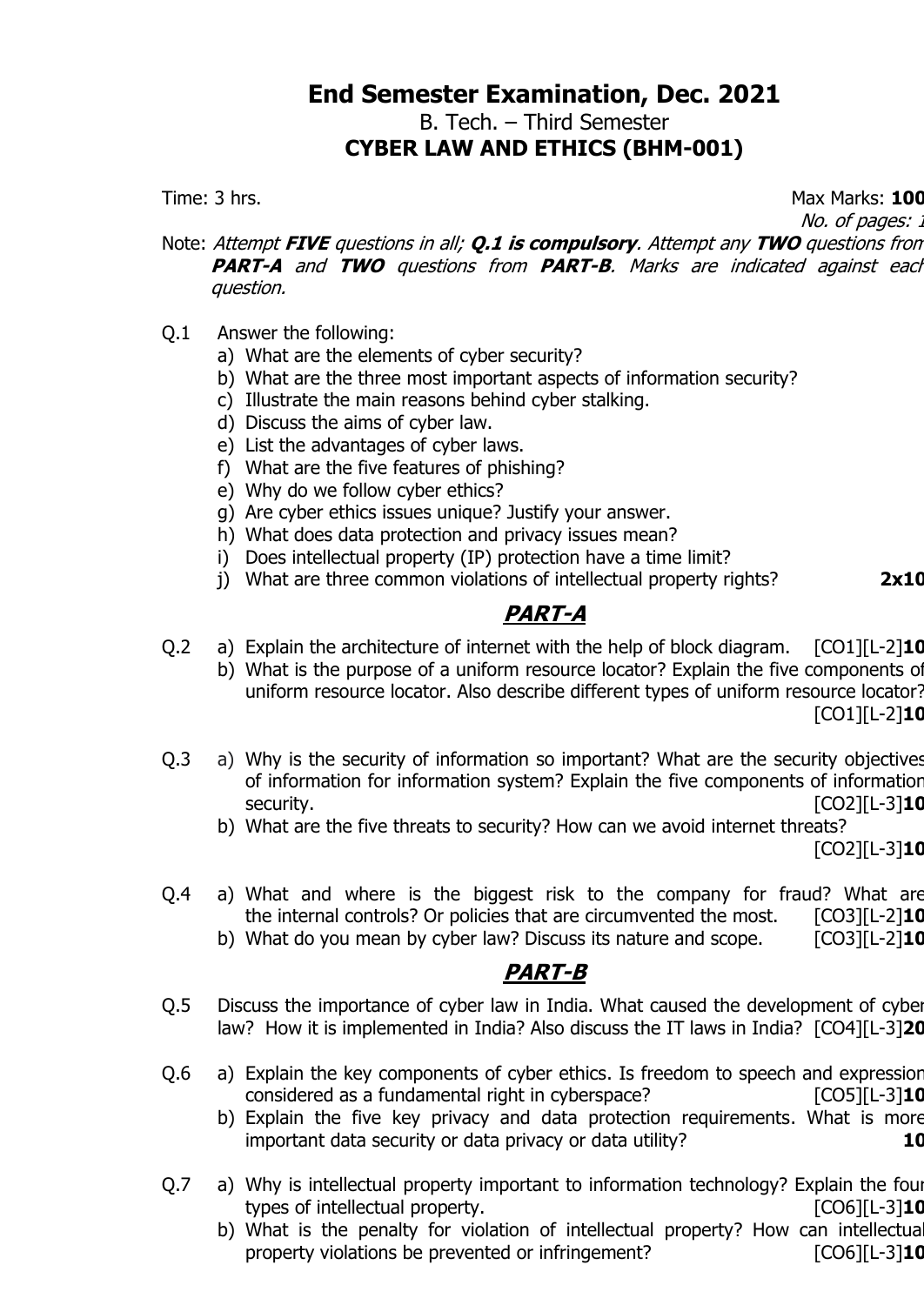B.Sc. (Hospitality & Hotel Administration) – Third Semester **FOOD & BEVERAGE SERVICE (THEORY)-III (BHM-DS-402)**

Time: 3 hrs. **10** No. of pages: 1

#### Note: Attempt **FIVE** questions in all; **Q. 1** is **compulsory**. Attempt any **TWO** questions from **PART A** and **TWO** questions from **PART B.** Marks are indicated against each question

- Q.1 Answer the following questions:
	- a) Give two examples of fermented beverages
	- b) Rum is distilled from \_\_\_\_\_
	- c) Wine obtained from natural fermentation is called \_\_\_\_\_\_\_\_.
	- d) Name the yeast that is present on the skin of a grape
	- e) Capitalization is the addition of
	- f) \_\_\_\_\_\_\_\_ method is used to make champagne in the Champagne region of France

g) \_\_\_\_\_\_\_ is the process of collecting sediments on to the neck of the bottle by periodical shaking of bottle

- h) Gin is flavored with
- i) \_\_\_\_\_\_\_\_\_ is rum diluted with water
- j) \_\_\_\_\_\_\_\_ is a yeast rich foam left behind during fermentation
- k) Tequilla is prepared from \_\_\_\_\_\_\_\_.
- I) Major three grapes in champagne are \_\_\_\_\_\_\_\_.
- m) Canadian whisky is matured for how many years \_\_\_\_\_\_\_\_.
- 
- n) Full form of ABV \_\_\_\_\_\_\_\_\_.<br>o) Grey Goose is a type of \_\_\_\_\_\_\_\_\_. o) Grey Goose is a type of
- p) The crushed grapes are known as \_\_\_\_\_\_\_\_.
- q) Which yeast is used in ale beer \_\_\_\_\_\_\_\_.
- r) The heart of agave plant is known as  $\blacksquare$ .
- s) What is Vin de Goutte?
- t) Beer is prepared from \_\_\_\_\_\_\_\_. [CO1][L2]**1×20**

## **PART-A**

- Q.2 What is sparkling wine? Explain Methode Champenoise. Give any 5 International brane of Champagne. **[CO2][L2]**
- Q.3 Give any 10 difference between Red wine and white wine. [CO1][L1]<sup>2</sup>
- Q.4 What is whisky? Discuss the various types of whisky. Explain the production of Scot whisky. [CO3][L4]

- Q.5 Define Beer. Explain the process of making beer. Give the role of each ingredient in the production of beer. **[CO1][L2]**
- Q.6 What is wine? How do you classify wines? Explain the factors influencing the charact of wine? [CO1][L1]**20**
- Q.7 Define glassware. Name **any ten** glasses with their capacity and usage. [CO1][L6]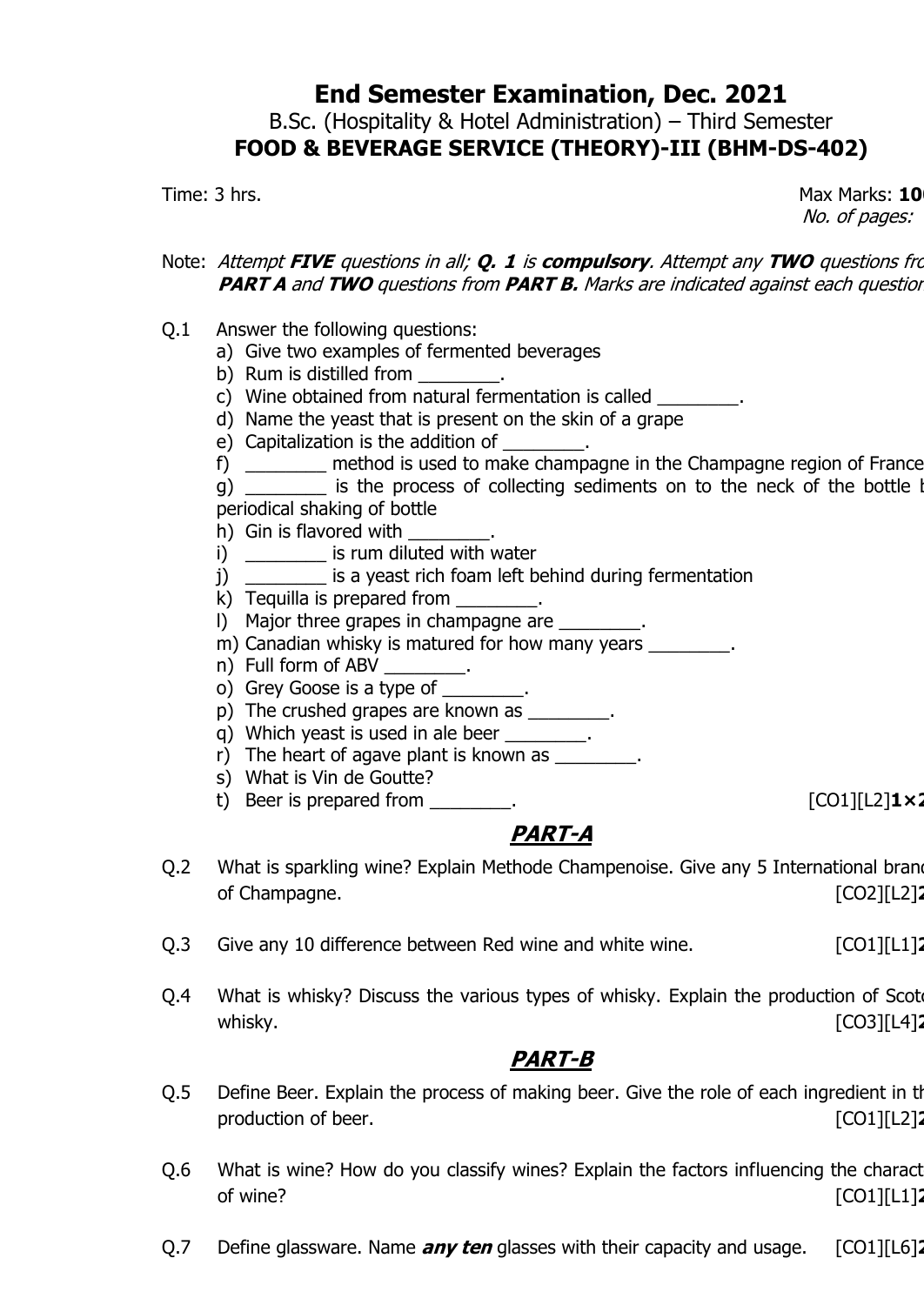B.Sc. (Hospitality & Hotel Administration) – Third Semester **ROOM DIVISION (THEORY)-III (BHM-DS-403)**

Time: 3 hrs. **10** No. of pages: 1

Note: Attempt **FIVE** questions in all; **Q.1 is compulsory**. Attempt any **TWO** questions from **PART A** and **TWO** questions from **PART B.** Marks are indicated against each question.

Q.1 Explain in brief: a) Energy management system. b) City folio. [CO5][L-2 c) Budget. [CO4][L-2] d) Ledger. [CO6][L-3] e) Vouchers. [CO3][L-3] f) Break even point. [CO4][L-2] g) Capital budget. [CO4][L-2] h) Operating budget. [CO5][L-2] i) Kenzan. [CO5][L-2] j) Hogarth. [CO3][L-2]**2×10**

#### **PART-A**

Q.2 What is Security? What are the different aspects of security? What qualities should Front Office personnel have in order to contribute towards safety and security?

[CO2][L-4]**20**

- Q.3 Explain in detail all the functionalities of GDS in detail. [CO1][L-2]<sup>2</sup>
- Q.4 What is budgetary control? Define factors affecting budget and also state advantages and disadvantages of budget. **Example 20** and disadvantages of budget.

- Q.5 Differentiate in operating budget and capital budget. Describe the expenses com under operating budget. **and a set of the set of the set of the set of the set of the set of the set of the set of the set of the set of the set of the set of the set of the set of the set of the set of the set of the set**
- Q.6 Describe the practices used in green housekeeping in detail. [CO3][L-3]<sup>2</sup>
- Q.7 Compare the advantages and disadvantages of technology being used in housekeeping department. [CO3][L-2]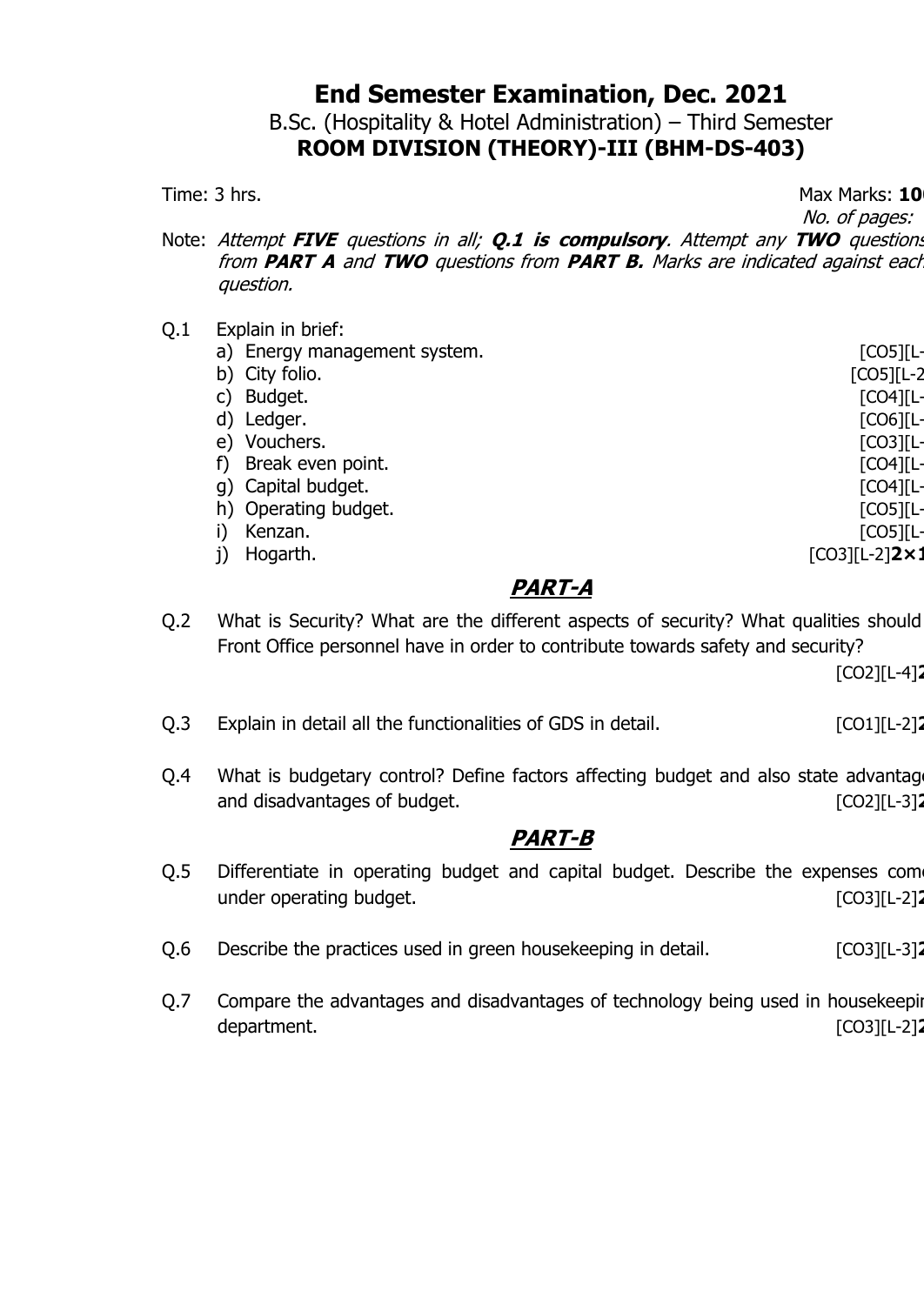B.Sc. (Hospitality and Hotel Administration) – Third Semester **FOOD AND BEVERAGE CONTROL (THEORY)-III (BHM-DS-404)**

Time: 3 hrs. **10** 

No. of pages: 1

Note: Attempt **FIVE** questions in all; **Q.1 is compulsory**. Attempt any **TWO** questions from **PART-A** and **TWO** questions from **PART-B.** Marks are indicated against each question.

- Q.1 Write short notes on:
	- a) Bin Card
	- b) FIFO
	- c) Centralized Purchasing
	- d) Transfer notes
	- e) Invoice
	- f) Daily receiving book
	- g) Food Cost
	- h) Meat tags
	- i) SPS
	- j) Standard Yield [CO1][L-1]**2×10**

#### **PART-A**

- Q.2 Explain the importance of purchasing in F&B Control. What are the duties and responsibilities of the purchase manager? [CO2][L-2]<sup>2</sup>
- Q.3 Explain the various stages of F&B Control with the help of a neat flow-chart diagram. [CO3][L-2]**20**
- Q.4 How does storing play a major role in F&B Control? Write down the main characteristic of ideal storage. [CO2][L-2]**20**

## **PART-B**

- Q.5 What is standard recipe? What are its objectives? Write down the standard recipe of dish. [CO3][L-2]**20**
- Q.6 What do you understand by receiving control? Discuss various procedures of receiving.

[CO3][L-3]**20**

Q.7 What factors do we consider while fixing the selling price of a product? [CO4][L-2]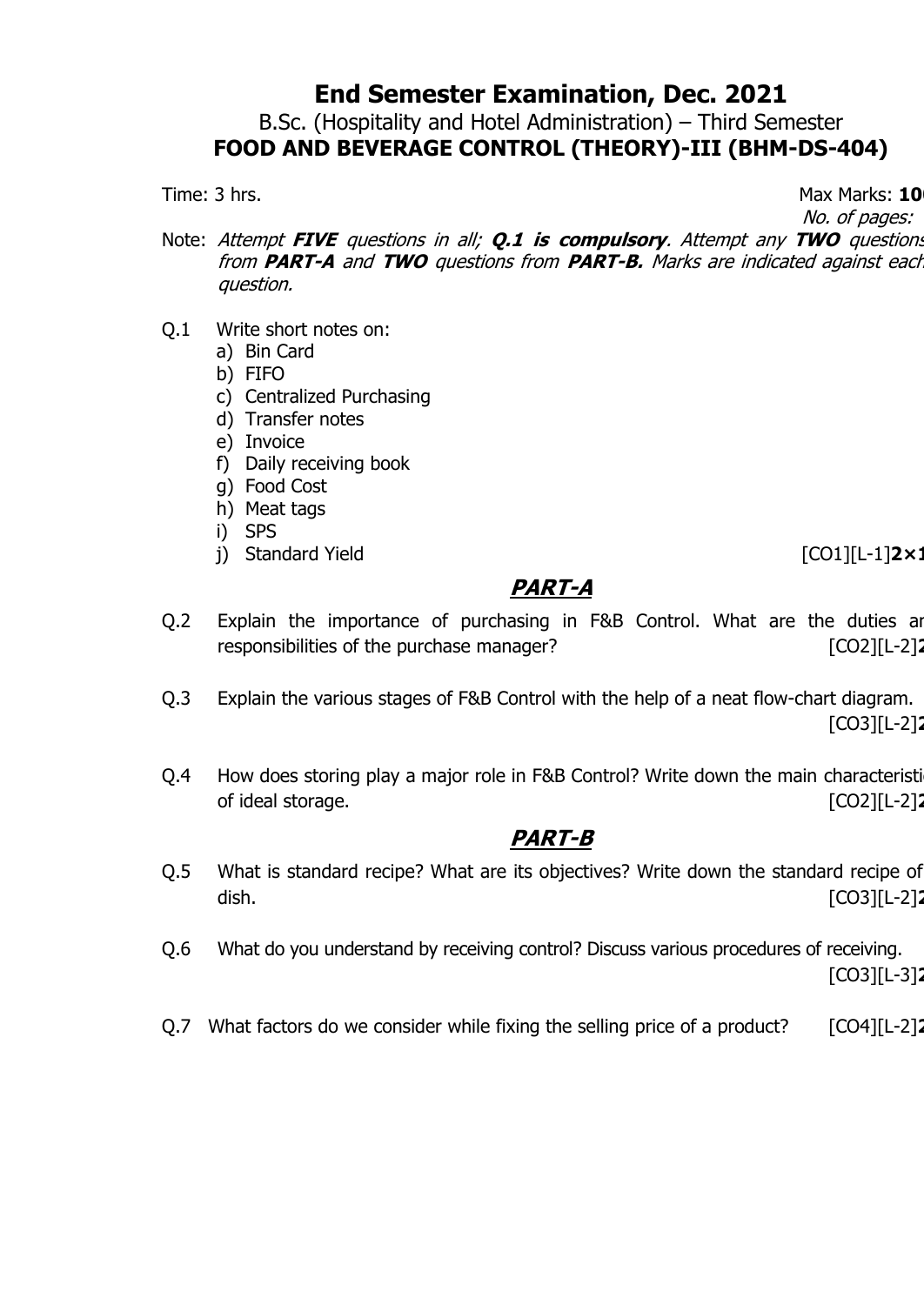B.Sc. (Hospitality and Hotel Administration) – Third Semester **FACILITIES MANAGEMENT (THEORY) (BHM-DS-405)**

Time: 3 hrs. **10** 

No. of pages: 1

- Note: Attempt **FIVE** questions in all; **Q.1 IS COMPULSORY**. Attempt any **TWO** questions from **PART-A** and **TWO** questions from **PART-B.** Marks are indicated against each question.
- Q.1 Answer the following:
	- a) Work Triangle.
	- b) Vendor.
	- c) Sanitation.
	- d) Green Building Concept.
	- e) Control.
	- f) Material Management.
	- g) Front of the House.
	- h) Footfall.
	- i) Security.
	-

j) Transport. [CO3] [L1] **2×10**

#### **PART-A**

- Q.2 Discuss in detail Kitchen layout and why is it important for the organization. Also draw different types of kitchen layout and explain the advantages and disadvantages of ea of them? [CO4] [L2] **20**
- Q.3 Explain in detail facility planning. Describe the flow of traffic in front and ba area. [CO1] [L5] **2**
- Q.4 Briefly explain the following:
	- a) System and equipment used in security.
	- b) Consumer centric services. **[CO4]** [L2] **10**×

- Q.5 Why is fuel management important? Explain in detail. [CO4] [L2] 2004] [L2] 2
- Q.6 Being the head of security department of the hotel, what would be your role in ensuring the security of the hotel? **and the security of the hotel? 2002 2008 2008 2008 2008 2008 2008 2008 2008 2008 2008 2008 2008 2008 2008 2008 2008 2008 2008 2008 2008 2008 2008**
- Q.7 Why is energy conservation important? What steps would you take to conser energy? [CO3] [L1] **2**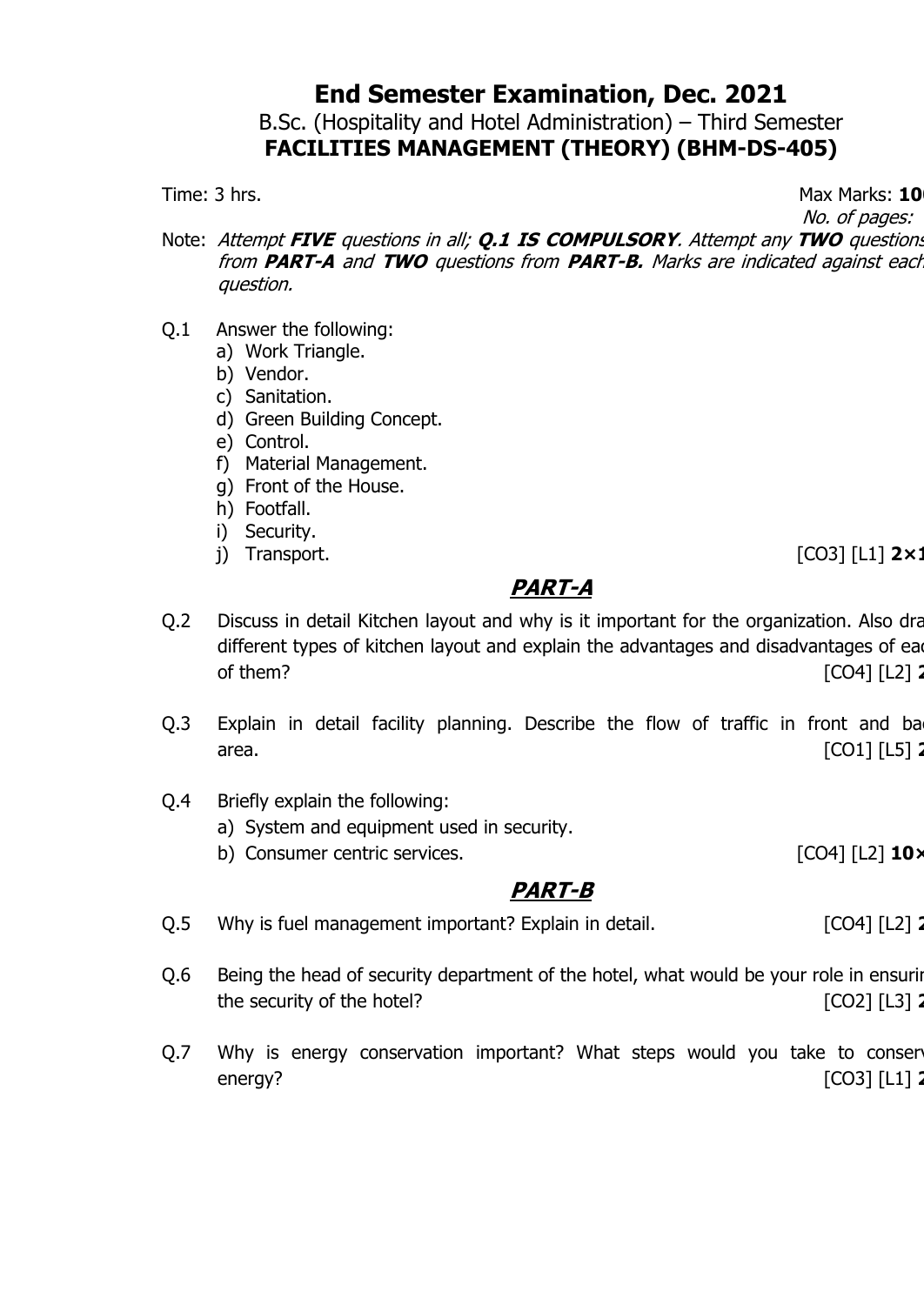B.Sc. (Hospitality & Hotel Administration) – Fifth Semester **FOOD AND BEVERAGE PRODUCTION-V (BHM-DS-601)**

Time: 3 hrs. **10** No. of pages: 1

Note: Attempt **FIVE** questions in all; **Q.1 is compulsory**. Attempt any **TWO** questions from **PART-A** and **TWO** questions from **PART-B.** Marks are indicated against each question.

- Q.1 Write short notes on:
	- a) Dim Sum
	- b) Tortilla
	- c) Paella
	- d) Duty rosters
	- e) Sauerbraten [CO1][L-1]**4×5**

## **PART-A**

- Q.2 a) Explain in detail the characteristics of Italian cuisine. What are the various types Pasta used in Italian cooking? (five types with description). [CO2][L-5]
	- b) Chinese cuisine is divided into various culinary regions. Explain in detail.[CO1][L-2]:
- Q.3 a) What are the various types of Icings and Toppings used in cake making? Give recip of Royal Icing. [CO2][L-6]**10**
	- b) What are the types of Frozen Desserts? List in detail the equipment used in the production of frozen desserts. *CO1* [CO1][L-2]
- Q.4 a) Explain the role of each ingredient in Bread making. [CO2][L-3]
	- b) Explain in detail internal and external bread faults. Explain their causes and remedies. [CO1][L-2]

## **PART-B**

- Q.5 a) Discuss about the popularity of French cuisine around the world. Indicate and explain special ingredients used in French cooking. **[CO1]**[L-2]
	- b) Explain the importance of production planning and production scheduling in relation to quality and quantity control in kitchen operations. [CO1][L-2]<sup>1</sup>]
- Q.6 a) Develop job description of an Executive Chef of 5 Star Hotel. [CO2][L-6]
	- b) Design a Kitchen Organization Structure for manpower requirements of 5 Star hot (Use French nomenclature for Job titles). [CO1][L-2]<sup>1</sup>]
- Q.7 a) What is yield? Explain the importance of yield in kitchen operations. [CO1][L-2] b) Explain tempering of chocolate. Explain in detail the different types of chocolate.

[CO1][L-2]**10**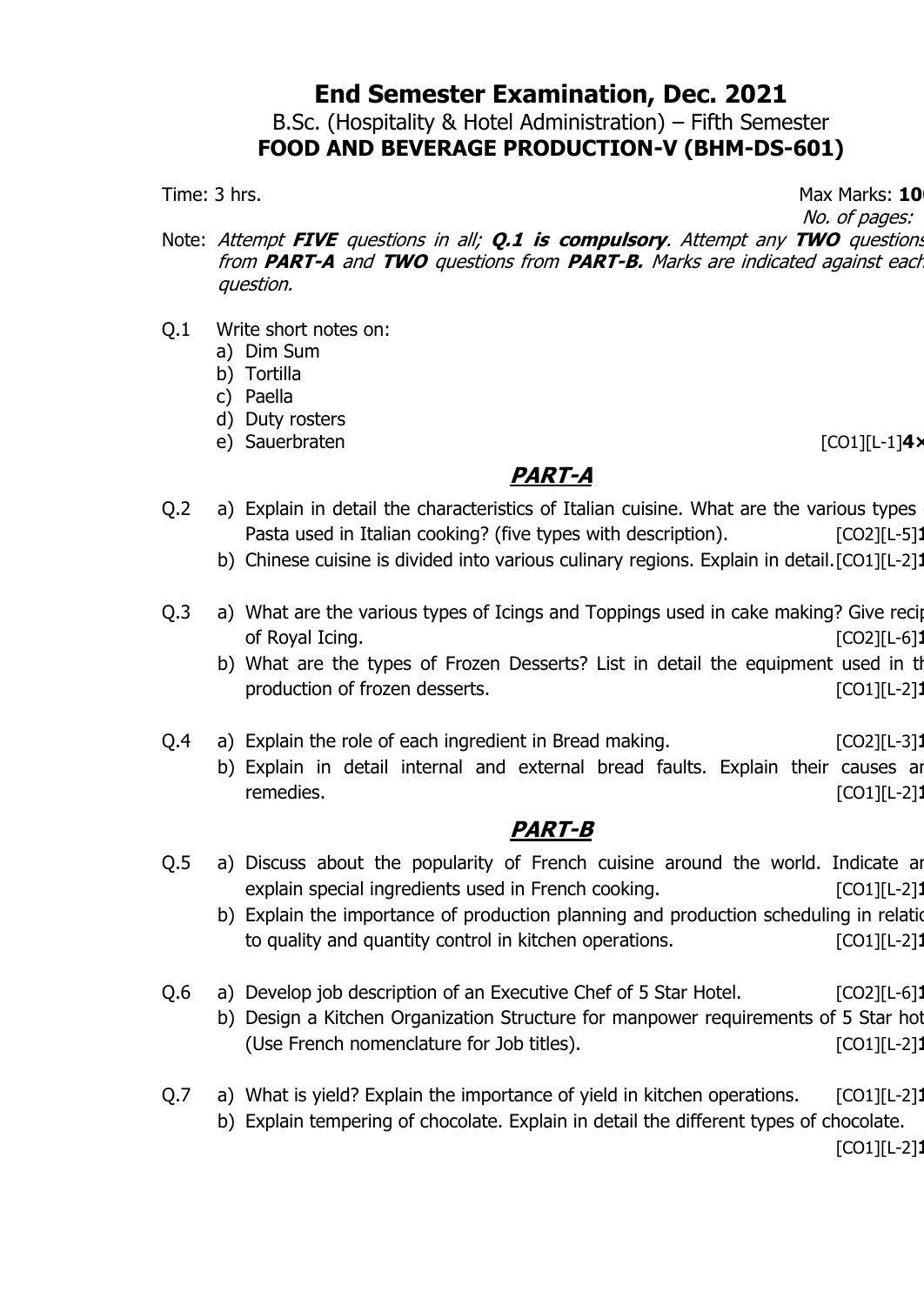B.Sc. (Hospitality and Hotel Administration) – Fifth Semester **FOOD AND BEVERAGE SERVICE (THEORY)-V (BHM-DS-602)**

Time: 3 hrs. **10** 

No. of pages: 1

- Note: Attempt **FIVE** questions in all; **Q.1 is compulsory**. Attempt any **TWO** questions from **PART-A** and **TWO** questions from **PART-B.** Marks are indicated against each question.
- Q.1 Differentiate between:
	- a) SPS and SOP.
	- b) Main bar and dispense bar.
	- c) Speed rail and bottle well.
	- d) White lady and pink lady.
	- e) Job description and Job specification. [CO2,3][L-1]**4×5**

## **PART-A**

- Q.2 Considering a 300 room hotel, prepare the duty roster of coffee shop of the hotel. Given the job description of IRD supervisor. **Example 2014** [CO1][L-3]<sup>2</sup>
- Q.3 What is back bar? Discuss its importance. List down 10 bar equipments. [CO3][L-2]
- Q.4 What are the components of a cocktail? Discuss the role of each in detail. Classi cocktails. [CO4][L-2]**20**

- Q.5 Write recipe for the following cocktails **(any four):**
	- a) Margarita.
	- b) Bloody Mary.
	- c) Cuba Libre.
	- d) Cosmopolitan.
	-
	- e) Mojito. [CO3][L-2]**4×5**
- Q.6 Write down the SOP for receiving, seating, order taking, service and presenting the b to a guest in a specialty restaurant. [CO2][L-3]**20**
- Q.7 Define 'liqueurs'. Name 5 liqueurs with their country of origin, flavor and base spirit. [CO4][L-2]**20**